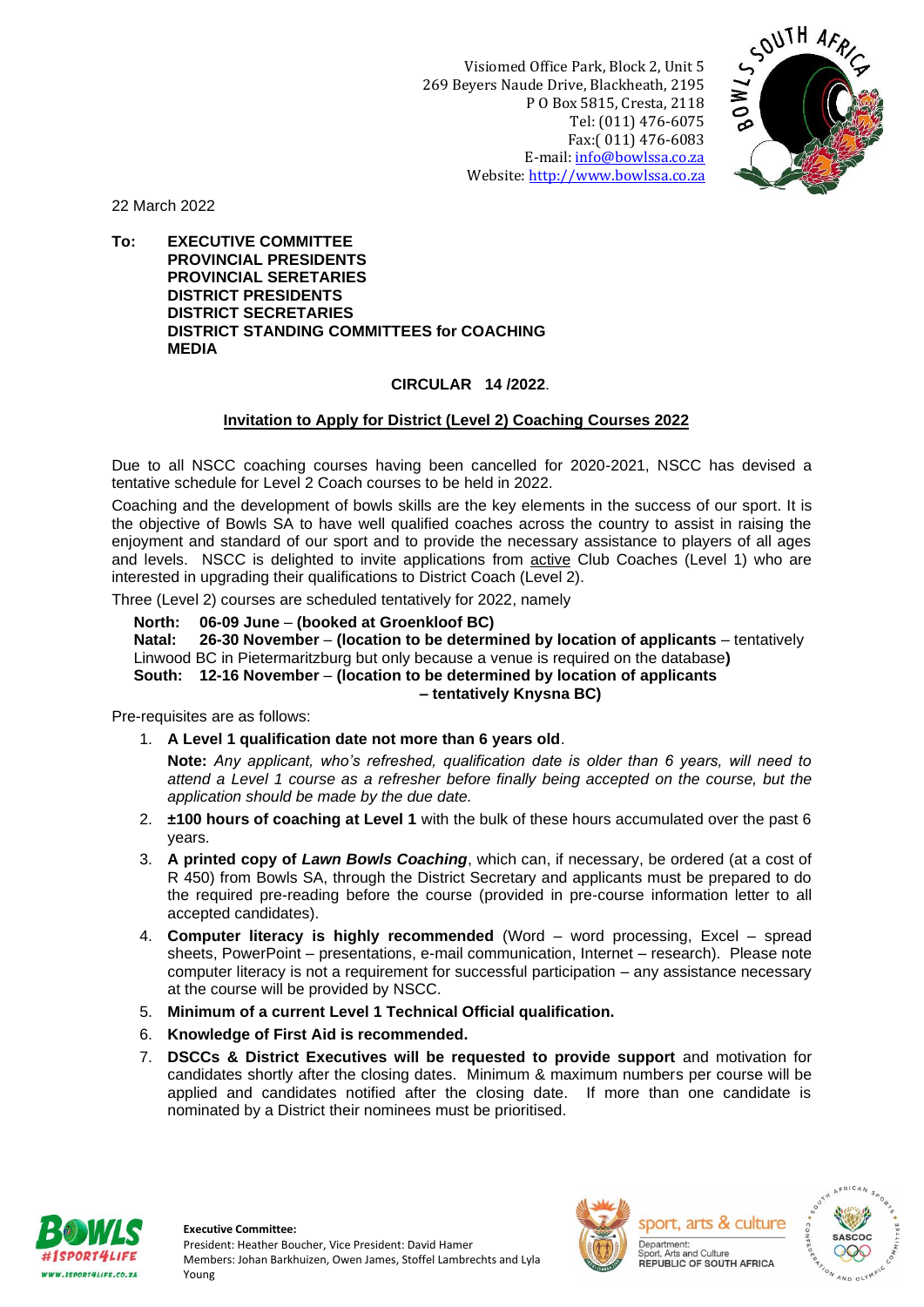Visiomed Office Park, Block 2, Unit 5 269 Beyers Naude Drive, Blackheath, 2195 P O Box 5815, Cresta, 2118 Tel: (011) 476-6075 Fax:( 011) 476-6083 E-mail: [info@bowlssa.co.za](mailto:info@bowlssa.co.za) Website: [http://www.bowlssa.co.za](http://www.bowlssa.co.za/)



The non-refundable application fee per candidate is R250 (see Bowls SA Circular 13/2019), to be paid directly to Bowls SA via the District Office – see below. Districts and Clubs are encouraged to support and to assist candidates in covering costs as qualified Level 2 coaches can be a great asset to the District and the Club. **Candidates are required to cover their own travel, accommodation and catering costs – NSCC only covers the in-course catering costs of teas and lunches.**

Please follow the 4-step guideline provided at the end of this circular – *note that NO LOGIN or SIGN-UP is required!* **– to apply online for a course by:**

**North Course Code 519: 30 April 2022 Natal Course Code 520: 30 September 2022 South Course Code 518: 30 September 2022**

Applicants are required to pay the non-refundable R250 application fee prior to the deadline, **through their District Office,** with the REFERENCE of account **NSCC 097001 and the District abbreviation – e.g. NSCC 097001 KBA or NSCC 097001 WPB**. **Proof of payment** must be emailed to the Billy Rowan – [william.ab.rowan@gmail.com](mailto:william.ab.rowan@gmail.com) before the closing date for the course. *NB: Only applicants who have made these payments will be processed.*

**District Secretaries (or District Presidents) are requested to approve applications by means of an email** to Billy Rowan, prior to the application deadline.

Applicants will be advised of their acceptance (this will depend on numbers) after each deadline has passed and will be provided with information and pre-course preparation instructions prior to the course. Please note that should there be less than 8 applications, the relevant course will be cancelled and only offered again in 2024.

For any further enquiries, please contact Billy at [william.ab.rowan@gmail.com.](mailto:william.ab.rowan@gmail.com) Cell 071 891 7716.

**JOHN RAVENSCROFT OPERATIONS MANAGER**



**Executive Committee:** President: Heather Boucher, Vice President: David Hamer Members: Johan Barkhuizen, Owen James, Stoffel Lambrechts and Lyla Young